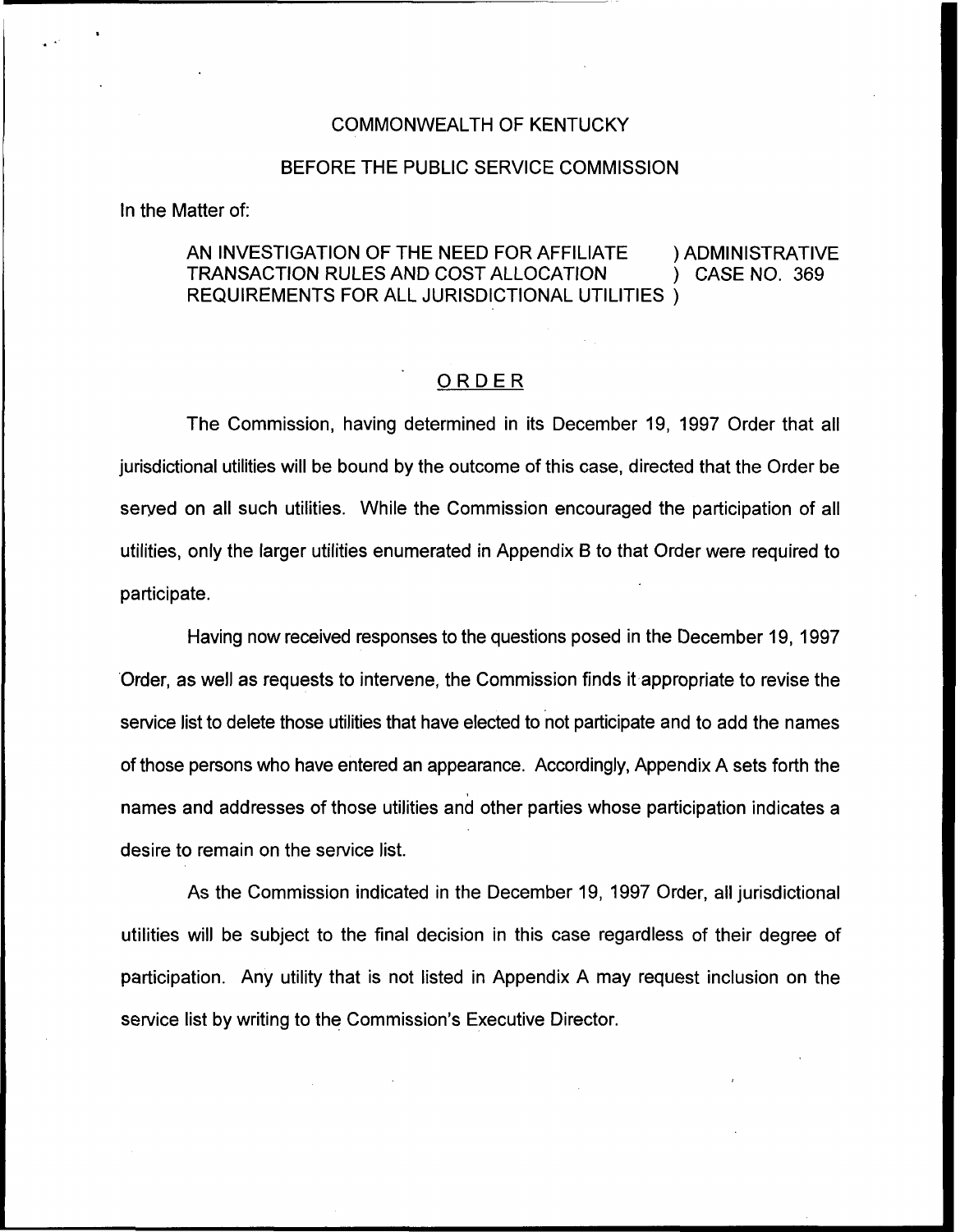IT IS THEREFORE ORDERED that:

1. <sup>A</sup> copy of this Order shall be served on all utilities and parties who were served with the December 19, 1997 Order, plus those additional parties listed in Appendix A hereto.

2. The service list set forth in Appendix A hereto shall be used by all parties and shall be subject to revision from time to time as ordered by the Commission.

Done at Frankfort, Kentucky, this 11th day of March, 1998.

# PUBLIC SERVICE COMMISSION

<u>S. G. Ye</u><br>For the commission The COMMI<br>*The Commi*<br>Sission

ATTEST:

Executive Director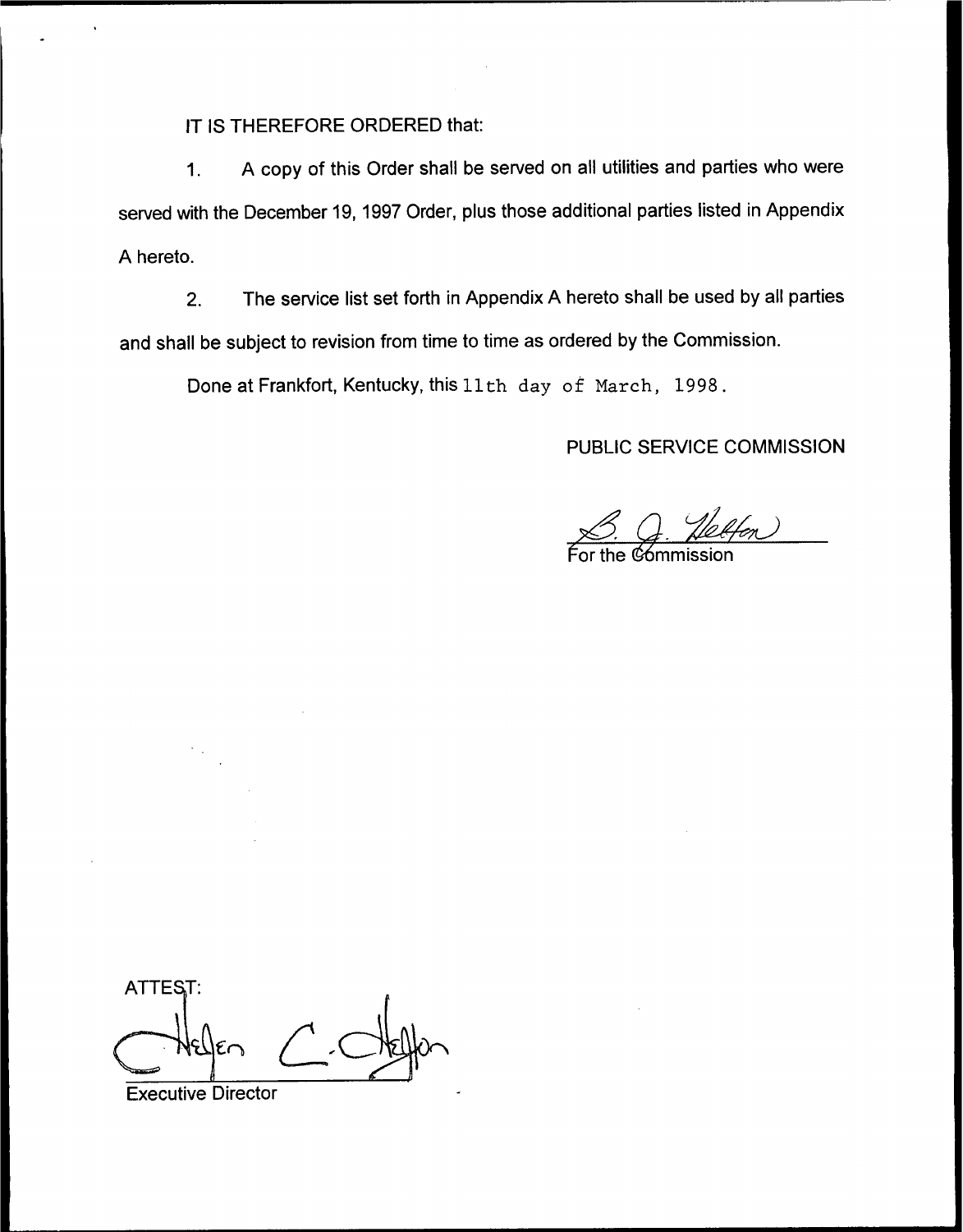# APPENDIX A

## APPENDIX TO AN ORDER OF THE KENTUCKY PUBLIC SERVICE COMMISSION IN ADMINISTRATIVE CASE NO 369 DATED Narch 11, 1998.

 $\mathcal{L}_{\mathcal{L}}$ 

See Attached Service List.

 $\Delta \phi = 0.01$  and  $\Delta \phi = 0.01$ 

 $\mathcal{L}$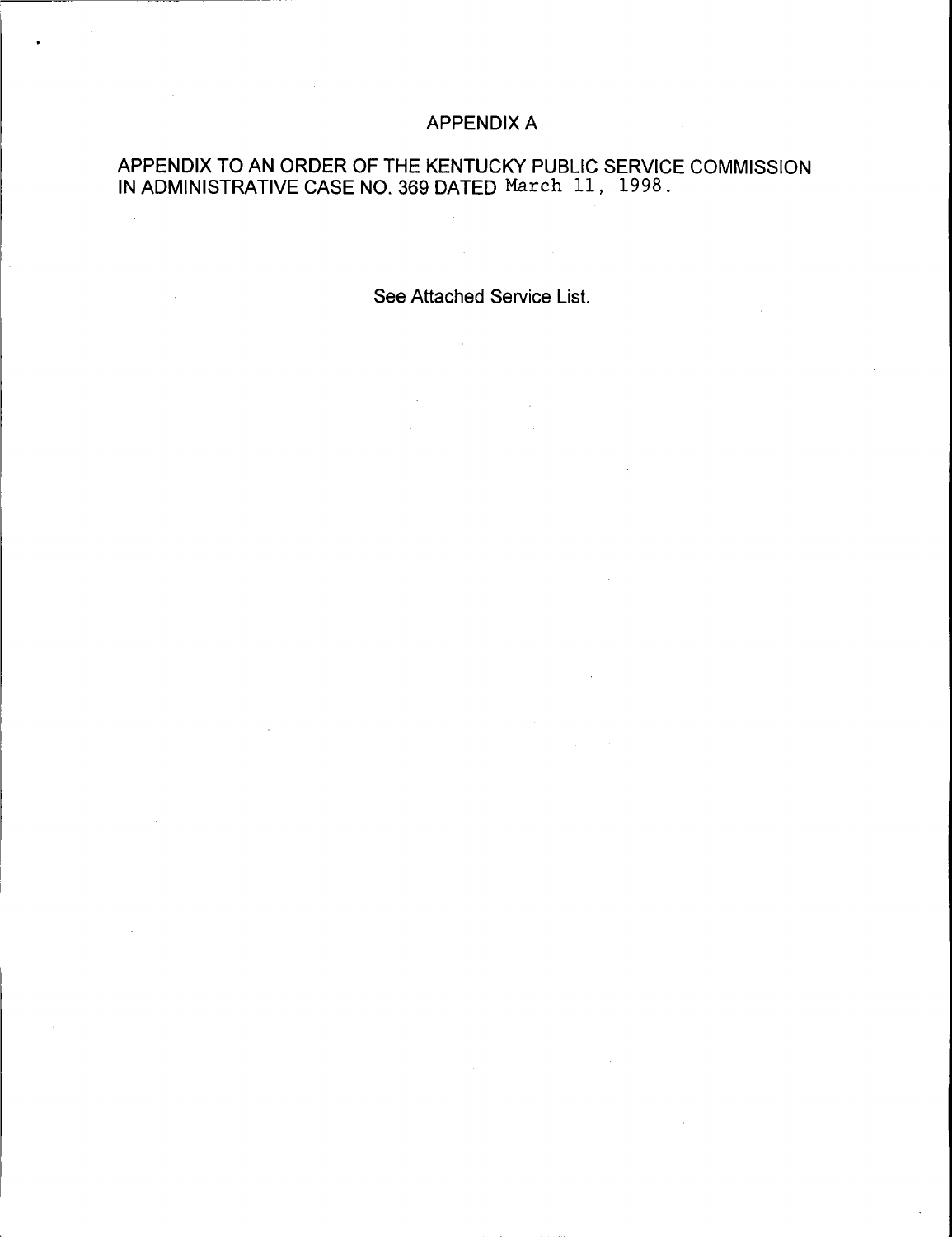Errol K. Wagner Director of Regulatory Affairs American Electric Power 1701 Central Avenue P. O. Box 1428 Ashland, KY. 41101 1428

Ronald L. Willhite V.P., Regulation & Economic Planning Kentucky Utilities Company One Quality Street Lexington, KY. 40507

Honorable Theodore J. Schneider David T. Musselman, Attorneys The Union Light, Heat & Power Company 139 E. Fourth Street Cincinnati, OH. 45201

John F. Hall Vice President-Finance, Sec.,Treas. Delta Natural Gas Company, Inc. 3617 Lexington Road Winchester, KY. 40391

R. Earl Fischer President Western Kentucky Gas Company 2401 New Hartford Road P. O. Box 866 Owensboro, KY. 42302

Rick Taylor Area Manager — Operations ALLTEL Kentucky, Inc. 229 Lees Valley Road Shepherdsville , KY. 40165

Creighton E. Nershon, Sr. Regulatory Vice President BellSouth Telecommunications, Inc. 601 West Chestnut Street, Room 408 P. O. Box 32410 Louisville, KY. 40232

Gene Baldrate Vice President-Regulatory Affairs Cincinnati Bell Telephone Company 201 East Fourth Street P. O. Box 2301 Cincinnati, OH. 45201

William W. Nagruder Executive Vice President Duo County Telephone Cooperative Corporation, Inc. 1021 West Cumberland Avenue P. O. Box 80 Jamestown, KY. 42629

Paul E. Preston General Manager Foothills Rural Telephone Cooperative Corporation, Inc. 1621 Kentucky Route 40 <sup>W</sup> P. o. Box 240 Staffordsville , KY. 41256

Larry D. Callison State Manager-Regulatory Affairs GTE South, Inc. KY10H072 150 Rojay Drive Lexington, KY. 40503

Paul R. Grearheart President Harold Telephone Company, Inc. P. O. Box 160 Harold, KY. 41635

F. L. Terry General Manager Highland Telephone Cooperative, Inc. 7840 Morgan County Hwy. P.O. Box 119 Sunbright, TN. 37872

Clint Quenzer Interim General Manager Logan Telephone Cooperative, Inc. P. O. Box 97 Auburn, KY. 42206

Daniel McKenzie General Manager Mountain Rural Telephone Cooperative Corporation 405 Main Street P. O. Box 399 West Liberty, KY. 41472 0399

F. Thomas Rowland Executive V.P./General Manager North Central Telephone Cooperative, Inc. Highway 52 By-Pass P. O. Box 70 Lafayette, TN. 37083

Keith Gabbard Manager Peoples Rural Telephone Cooperative Corporation, Inc. P. O. Box 159 McKee, KY. 40447

Robert C. Thacker President, General Manager Thacker-Grigsby Telephone Company, Inc. 9500 Communications Lane P. O. Box 789 Hindman, KY. 41822

Glen B. Sears General Manager West Kentucky Rural Telephone Cooperative Corporation, Inc. 237 North Eighth Street P. O. Box 649 Nayfield, KY. 42066 0649

Michael H. Core President/CEO Big Rivers Electric Corporation 201 Third Street P. O. Box 24 Henderson, KY. 42420

Charles A. Lile Senior Corporate Counsel East Kentucky Power Coopexative, Inc. 4775 Lexington Road P. O. Box 707 Winchester, KY. 40392 0707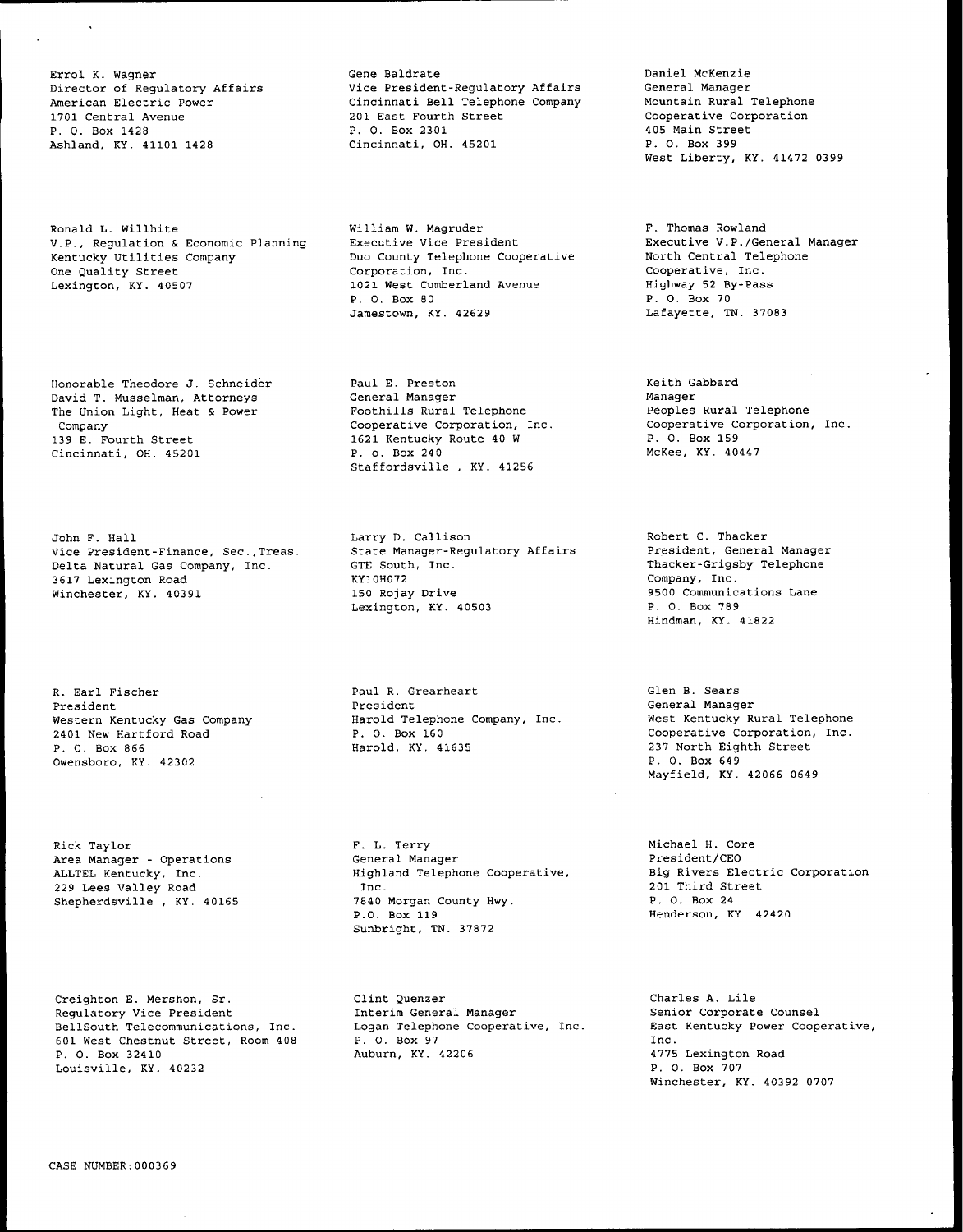Herbert A. Miller, Esq. Vice President & Manage Kentucky American Water Company 2300 Richmond Road Lexington, KY. 40502

Daryl Wyan Interim General Manager South Central Rural Telephon Cooperative Corporation, Inc. P.O. Box 159 Glasgow, KY. 42141 0159

Mr David F. Boehm Kentucky Industrial Utilities Customers, Inc. 2110 CBLD Center 36 E. Seventh Street Cincinnati, OH. 45202

Honorable John D. Myles Attorney for KAPHCO and Modern Security 413 Sixth Street Shelbyville, KY. 40065

Ms. Elizabeth E. Blackford Assistant Attorney Genera Attorney General Office 1024 Capital Center Drive Frankfort, KY. 40601

Nr. Douglas M. Brooks Sr. Counsel Specialist, Regulatory Louisville Gas & Electric Company <sup>220</sup> W. Main St. PO Box 32010 Louisville, KY. 40232

Hon. Lindsey W. Ingram, Jr. Attorney for Independent Telephone Stoll, Keenon & Park, LLP 201 East Main Street, Suite 1000 Lexington, KY. 40507 1380

Nr. Mike Bethurem Utilities Administrator aumin ------<br>Berea College<br>Utility Off Utility Office CPO 2337 Berea, KY. 40404

Hon. Lizbeth A. Tully Counsel for Berea Utilities Stoll, Keenon & Park LLP 201 East Main Street Suite 1000 Lexington, KY. 40507

Mr. Darrell Menneng Alltel Communications, Inc. One Allied Drive P.O. Box 2177-72203 Little Rock, AR. 42202 2013

Hon. James M. Miller Esg. Sullivan, Mountjoy, Stainback<br>& Miller, P.S.C. & Miller, P.S.C. 100 St. Ann Building PO Box 727 Owensboro, KY. 42302 0727

Hon. Herbert D. Liebman Attorneys at Law Liebman & Liebman PO Box 478<br>Po Box 478 Frankfort, KY. 40602

Nancy Rue Frost & Jacobs LLP 2500 PNC Center 201 East Fifth Street Cincinnati, OH. 45202 4182

Bruce F. Clark Stites & Harbison 421 West Main Street P.O. Box 634 Frankfort, KY. 40602 0634

Stephen B. Seiple Senior Attorney Columbia Gas of Kentucky P.O. Box 117 200 Civic Center Dr. Columbus, OH. 43216 0117

Richard S. Taylor Hazelriggs & Cox Columbia Gas of Kentucky 415 West Main Street Frankfort, KY. 40602

Lee Allen Everett Vice President of Price Policy and<br>Administration Administration Atmos Energy Corporation P.O. Box 650205 Dallas, TX. 75265

> Honorable John N. Hughes Attorney for Western Kentucky Gas Company 124 W. Todd Street Frankfort, KY. 40601

Robert M. Watt III 201 East Main Street Suite 1000 Lexington, KY. 40507

J.D. Tobin, Jr. President Brandenburg Telephone Cpmpany 332 East Broadway Brandenburg, KY. 40108

Harlon E. Parker General Manager Ballard Rural Telephone P.O. Box 209 La Center, KY. 42056